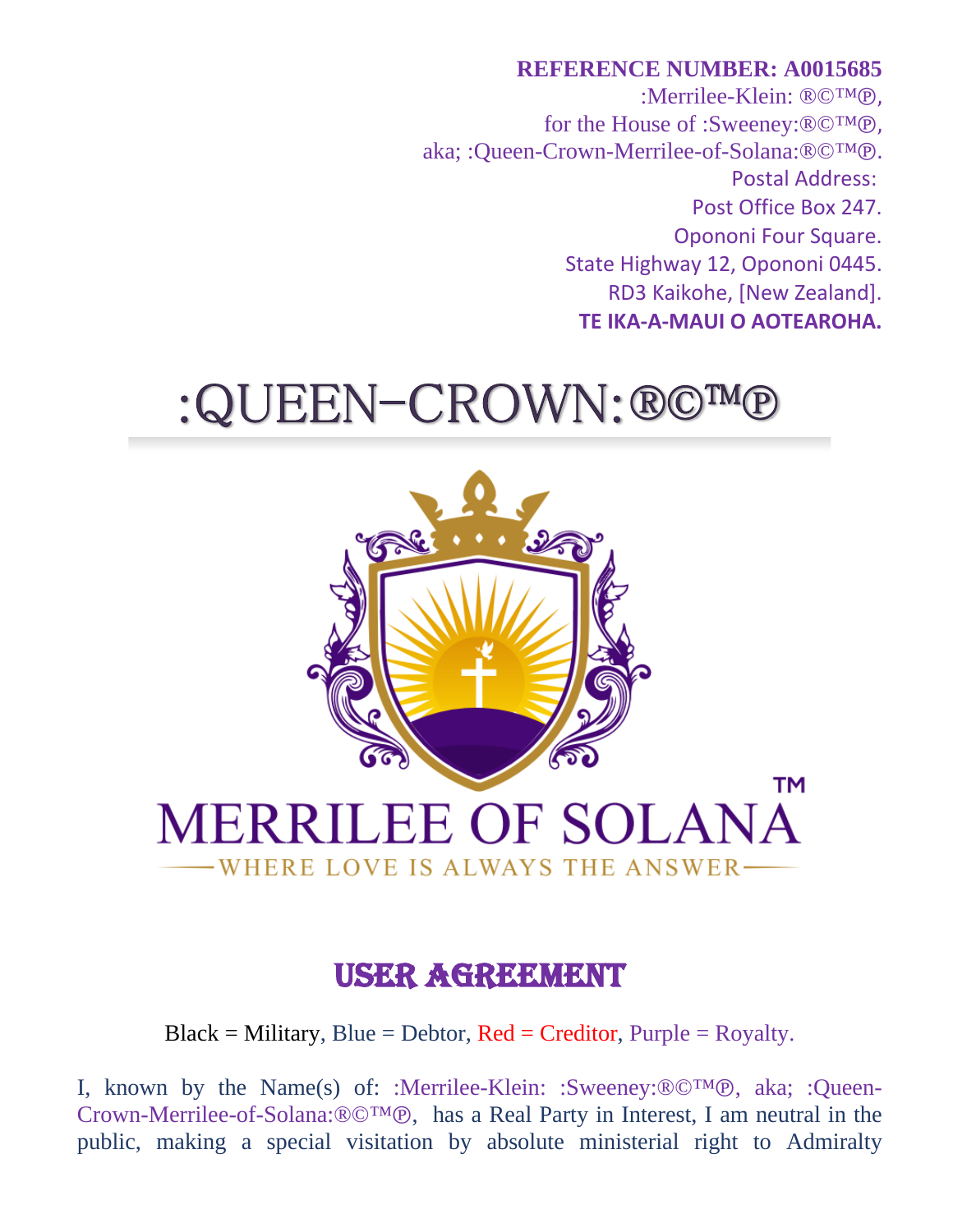jurisdiction courts, "restricted appearance" under Rule E (8), who are unschooled in law and notices the court of enunciation of principles as stated in Haines v. Kerner, 404 U.S. 519, wherein the court has directed that those who are unschooled in law making pleadings and/or complaints shall have the court look to the substance of the pleadings rather than in the form, hereby DECLARE the following truth as autographed by my flesh and blood Hue-man hand.

A. I am known by the name(s): :Merrilee-Klein: :Sweeney:®©™℗, aka; :Queen-Crown-Merrilee-of-Solana:®©™℗, Natural WombMan , Sovereign Creditor, Secure Party, Author of the Universal Lore Registered Copyright Name, Trademark Name, Trademark Claim, Name Patent autograph of the CAPITALIZED NAME(S): :MERRILEE-KLEIN: :SWEENEY:®©™℗, aka; :QUEEN-CROWN-MERRILEE-OF-SOLANA:®©™℗, or any other derivative thereof, MERRILEE KLEIN SWEENEY, MERRILEE K SWEENEY, M K SWEENEY, M SWEENEY, MERRILEE SWEENEY, OR QUEEN-CROWN MERRILEE OF SOLANA, M OF SOLANA, HEREBY ATTEST THAT, I am a flesh and blood natural WombMan and as such I am competent and capable of handling my private and commercial affairs in my full capacity and understanding that I have the right to engage the name(s) :MERRILEE-KLEIN: :SWEENEY:®©™®, aka; :QUEEN-CROWN-MERRILEE-OF-SOLANA:®©™℗, and My for the record, not registered by Maritime Law or Man-made laws, tax free corporations owned and operated by Me, Agent for the ARTIFICIAL PERSON NAME(S) :MERRILEE-KLEIN: :SWEENEY:®©™℗, aka; :QUEEN-CROWN-MERRILEE-OF-SOLANA:®©™℗, or any other derivative thereof to enforce, Universal Lore Registered Copyright Trademark Name, Trademark claim, Name Patent, infringements in contracts of commerce pursuant to International Treaty laws created between Aotearoha, [New Zealand] or [Australia] and signatory countries at the Berne Convention in 1886 wherein the Australia signed treaty in 1887 and fully implemented Copyright, Designs and Patents Act of 1988.

B. I: :Merrilee-Klein: :Sweeney:®©™℗, aka; :Queen-Crown-Merrilee-of-Solana:®©™℗, author and autograph name(s) of :MERRILEE-KLEIN: of :MERRILEE-KLEIN: :SWEENEY:®©™℗, aka; :QUEEN-CROWN-MERRILEE-OF-SOLANA:®©™℗, exercise the following terms and conditions of commercial contracts with Universal Lore, Law of the Land, GOD's Law/Lore to support my Good Faith with Notice.

C. I do not authorize you or anyone else to make legal determinations for me, myself and or I, :MERRILEE-KLEIN: :SWEENEY:®©™®, aka: :OUEEN-CROWN-MERRILEE-OF-SOLANA:®©™℗, Sovereign Creditor, Secure Party, Author of the Universal Lore Registered Copyright Name, Trademark Name, Trademark Claim, Name Patent autograph of: :MERRILEE-KLEIN: :SWEENEY:®©™®, aka;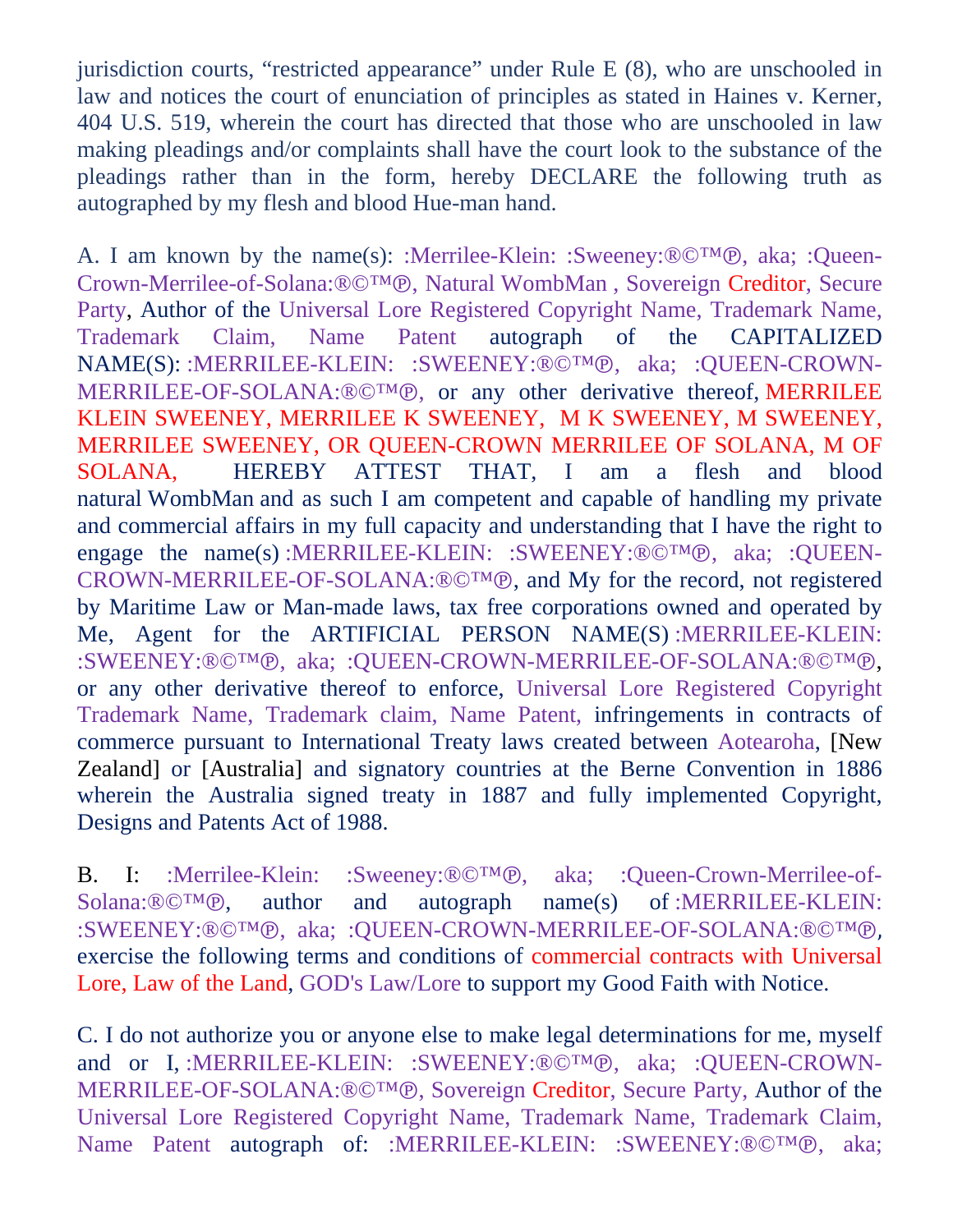:QUEEN-CROWN-MERRILEE-OF-SOLANA:®©™℗, or any derivate thereof and I am of sound body and mind, acting in full capacity, knowing that I have personal knowledge of the facts and matters herein which I verily believe to be true.

NOW THEREFORE in valuable consideration of this affixed World post stamp as evidence to seal this; FIRST UNIVERSAL LORE REGISTERED COPYRIGHT TRADEMARK NAME, TRADEMARK CLAIM, NAME PATENT NOTICE receipt and sufficiency of which is hereby accepted and acknowledged by the Named parties herein, TAKE FURTHER NOTICE THAT the following terms and conditions are not negotiable and are effected upon service:

1.0 That the autograph by the voluntary act of my hand/Body, Mind and Spirit, I: :Merrilee-Klein: :Sweeney:®©™℗, aka; :Queen-Crown-Merrilee-of-Solana:®©™℗, of :MERRILEE-KLEIN: :SWEENEY:®©™℗, aka; :QUEEN-CROWN-MERRILEE-OF-SOLANA:®©™℗, is produced without corporate dictate and declared true.

2.0 That fiduciary interest and exclusive lawful rights administered with due diligence by: :Merrilee-Klein: :Sweeney:®©™℗, aka; :Queen-Crown-Merrilee-of-Solana:®©™℗, Sovereign Creditor/Secure Party of :MERRILEE-KLEIN: Sovereign Creditor/Secure Party :SWEENEY:®©™℗, aka; :QUEEN-CROWN-MERRILEE-OF-SOLANA:®©™℗, seals this User Agreement with a, Universal Lore Registered Copyright Trademark Claim of my Name Patent, by Autograph as Overseer.

3.0 Copyright infringement means the use of my name without express written permission from, Me: :Merrilee-Klein: :Sweeney:®©™℗, aka; :Queen-Crown-Merrilee-of-Solana:®©™℗, through any form of communication. This also means interference of un-named artificial or natural Third Party(ies) to Bills of Exchange for copyright infringement with a penalty that automatically doubles (2x) the value of each contract.

4.0 Tacit Silence, failure to respond or non-payment of served User Accounts within a 21 day time limitation from the date of served documents will acquiesce your position and deem these non-negotiable terms and conditions as Law, initiates a penalty of Three Times (3x) the value use of the; Universal Lore Registered Copyright Name, Trademark Name, Trademark Claim, Name Patent, of Autograph Name(s) of, :MERRILEE-KLEIN: :SWEENEY:®©™®, aka; :QUEEN-CROWN-MERRILEE-OF-SOLANA:®©™℗, and produces claims against personal and corporate assets without further Notice. A breach of this User Agreement will activate the Terms & Conditions and Fee Schedule attached.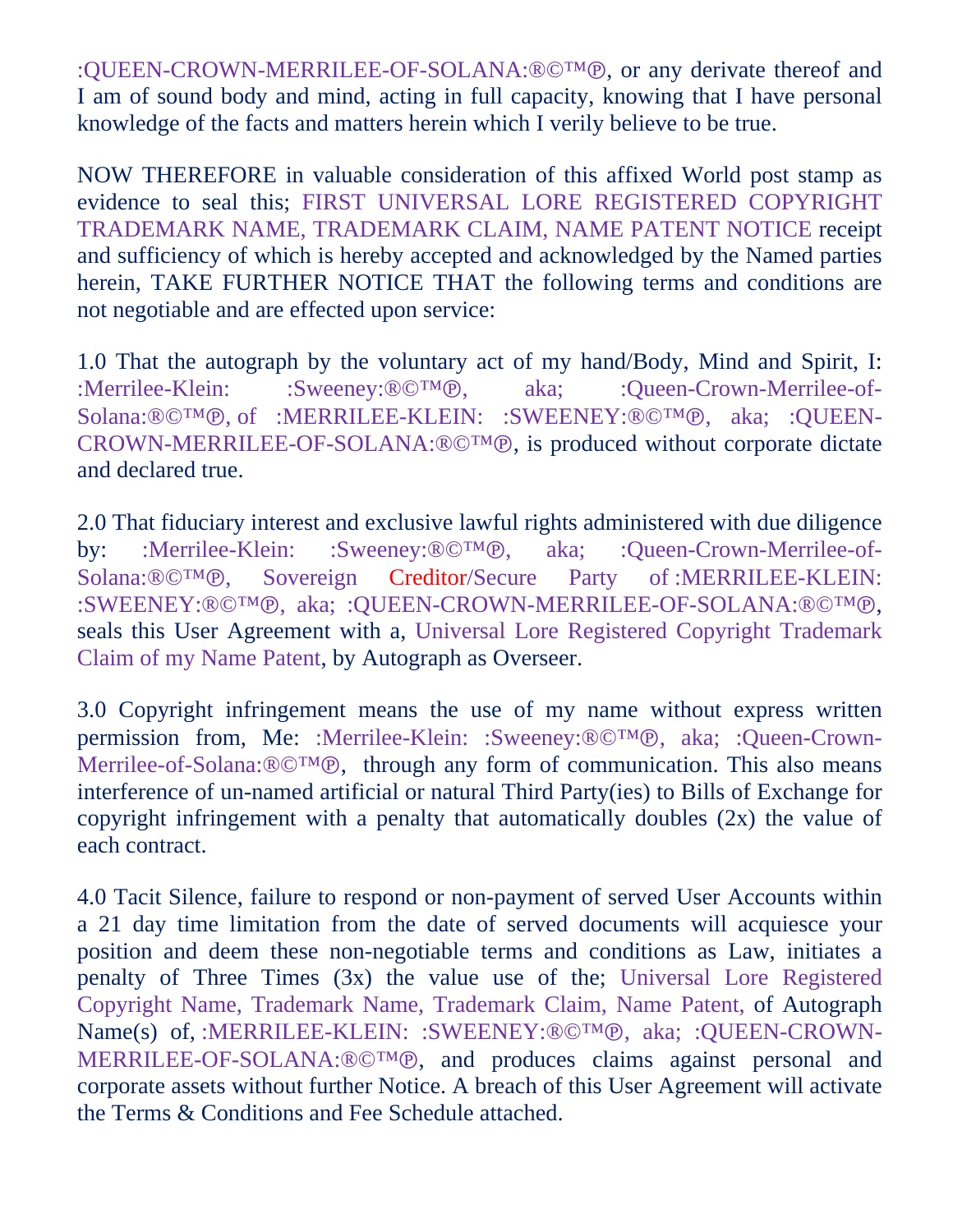5.0 User Accounts are Tax Free because no National Insurance Number connects my Name(s) to the HMRC. I will not involve Third Party(ies) to bi-lateral, private contracts as this is fraud and theft and perjury. Period, no exceptions. Perjury rests on making false oath. I will swear no Oath and I will not commit fraud and theft.

6.0 Universal Lore Registered Copyright name, Trademark Name, Trademark claim, Name Patent, infringement fees per use of, :MERRILEE-KLEIN: :SWEENEY:®©™℗, aka; :QUEEN-CROWN-MERRILEE-OF-SOLANA:®©™℗, is TEN MILLION SOLID GOLD COINS \$10,000,000 currency, value depending on location of violation. This means that any form of communication producing my name(s) without my express written permission commits Universal Lore Registered Copyright Trademark Name Patent infringements established by International Treaty Laws at the Berne Convention involving Aotearoha, [New Zealand] and [Australia]'s agreement to 164 signatory countries.

7.0 Any misunderstandings about the terms and conditions of the served documents will be handled by an independent party of: :Merrilee-Klein: :Sweeney:®©™℗, aka; :Queen-Crown-Merrilee-of-Solana:®©™℗, Free-Will choice for due lawful process to collect on User Accounts for Universal Lore Registered Copyright Trademark Name, Trademark Claim, Name Patent, infringements.

8.0 The effective date of this User Agreement began on: :Merrilee-Klein: :Sweeney:®©™℗, aka; :Queen-Crown-Merrilee-of-Solana:®©™℗, birth circa 1964 perpetual and that the autographed date of this User Agreement simply confirms the understanding of: :Merrilee-Klein: :Sweeney:®©™℗, aka; :Queen-Crown-Merrileeof-Solana:®©™℗, standing as a Natural, Flesh and Blood, Free-Will WombManon-Land-Earth, Author of, Universal Lore Registered Copyright Trademark Name, Trademark Claim, Name Patent, Autograph Name(s) of: :MERRILEE-KLEIN: :SWEENEY:®©™℗, aka; :QUEEN-CROWN-MERRILEE-OF-SOLANA:®©™℗.

9.0 Service of a Certified True Copy of this User Agreement is a duplicate of the authentic User Agreement as autographed by Witnesses, dated and initialed by: :Merrilee-Klein: :Sweeney:®©™℗, aka; :Queen-Crown-Merrilee-of-Solana:®©™®, and that the original User Agreement remains with: :Merrilee-Klein:<br>:Sweeney:®©™®, aka: :Oueen-Crown-Merrilee-of-Solana:®©™®, and that all :Sweeney:®©™®, aka; :Queen-Crown-Merrilee-of-Solana:®©™®, terms and conditions contained herein are non-negotiable.

10.0 A Good Faith Public Notice of my Universal Lore Registered Copyright Trademark Name, Trademark Claim, Name Patent, produced online will be provided upon request but for all intents and purposes also be claimed in Private Constructive Notices in matters of commerce.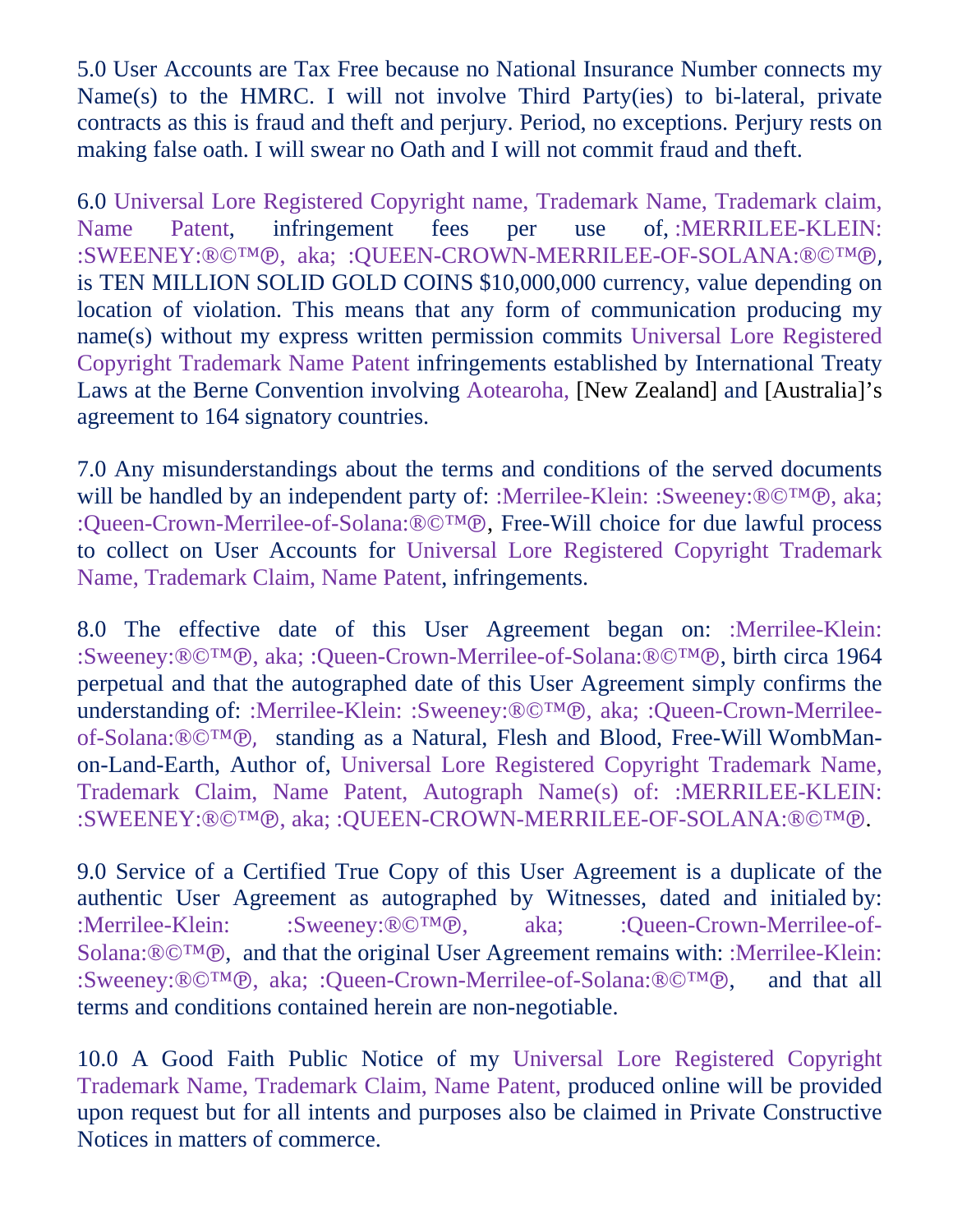11.0 As a natural WombMan, I: :Merrilee-Klein: :Sweeney:®©™℗, aka; :Queen-Crown-Merrilee-of-Solana:®©™℗, reserve the right to accept, reject, define any laws or legal definitions as statements to enforce payment of User Accounts/Bills of Exchange for; Universal Lore Registered Copyright Trademark Name, Trademark Claim, Name Patent, infringements as I am not a government servant and neither Am I a subject of; Admiralty, Marine, Maritime, Statute, Acts, Legislation and man-made laws in service to HER MAJESTY, QUEEN ELIZABETH II OR HER MAJESTY THE QUEEN IN RIGHT OF NEW ZEALAND OF THE US SECURITIES EXCHANGE COMMISSION OR ANY OTHER COUNTRY OF THE WORLD.

IN WITNESS WHEREOF this fiduciary interest acceptance by: :Merrilee-Klein: :Sweeney:®©™℗, aka; :Queen-Crown-Merrilee-of-Solana:®©™℗, Sovereign<br>Creditor. Secured Party. Natural WombMan of :MERRILEE-KLEIN: Natural WombMan of :MERRILEE-KLEIN: :SWEENEY:®©™℗, aka; :QUEEN-CROWN-MERRILEE-OF-SOLANA:®©™℗, or any other derivative thereof seals this Universal Lore Registered Copyright Name, Trademark Name, Trademark Claim, Name Patent Claim, Revised User Agreement with due diligence as evidenced by my autograph to exercise my right to live free without malice aforethought, ill will, vexation or frivolity, without corporate dictate.

NOTICE This; Universal Lore Registered Copyright Trademark Name, Trademark Claim, Name Patent, USER AGREEMENT is not read, no legal advice is sought or provided, having witnessed the autograph above by: :Merrilee-Klein: :Sweeney:®©™℗, aka; :Queen-Crown-Merrilee-of-Solana:®©™℗, author of Universal Lore Registered Copyright, Trademark, Name Patent Claim, autograph Name(s), :MERRILEE-KLEIN: :SWEENEY:®©™℗, aka; :QUEEN-CROWN-MERRILEE-OF-SOLANA:®©™℗, and all derivatives thereof, including but not limited to; Sovereign authority of; :<u>Marsich-Crown-Kingdom</u>:<sup>®©™®</sup> in allegiance with: :Te-Whare-Matamuatanga-o-IO-Aotearoha-Kawanatanga:<sup>®©™®</sup>. aka: with; :Te-Whare-Matamuatanga-o-IO-Aotearoha-Kawanatanga:®©™®, :Kingdom-of-GOD-on-Earth-World-of-Love-Governance:®©™℗ and the IAM, Supreme Creator.

## WITHOUT PREJUDICE – WITHOUT RECOURSE – NON-ASSUMPSIT. All Rights Reserved – Errors & Omissions Excepted.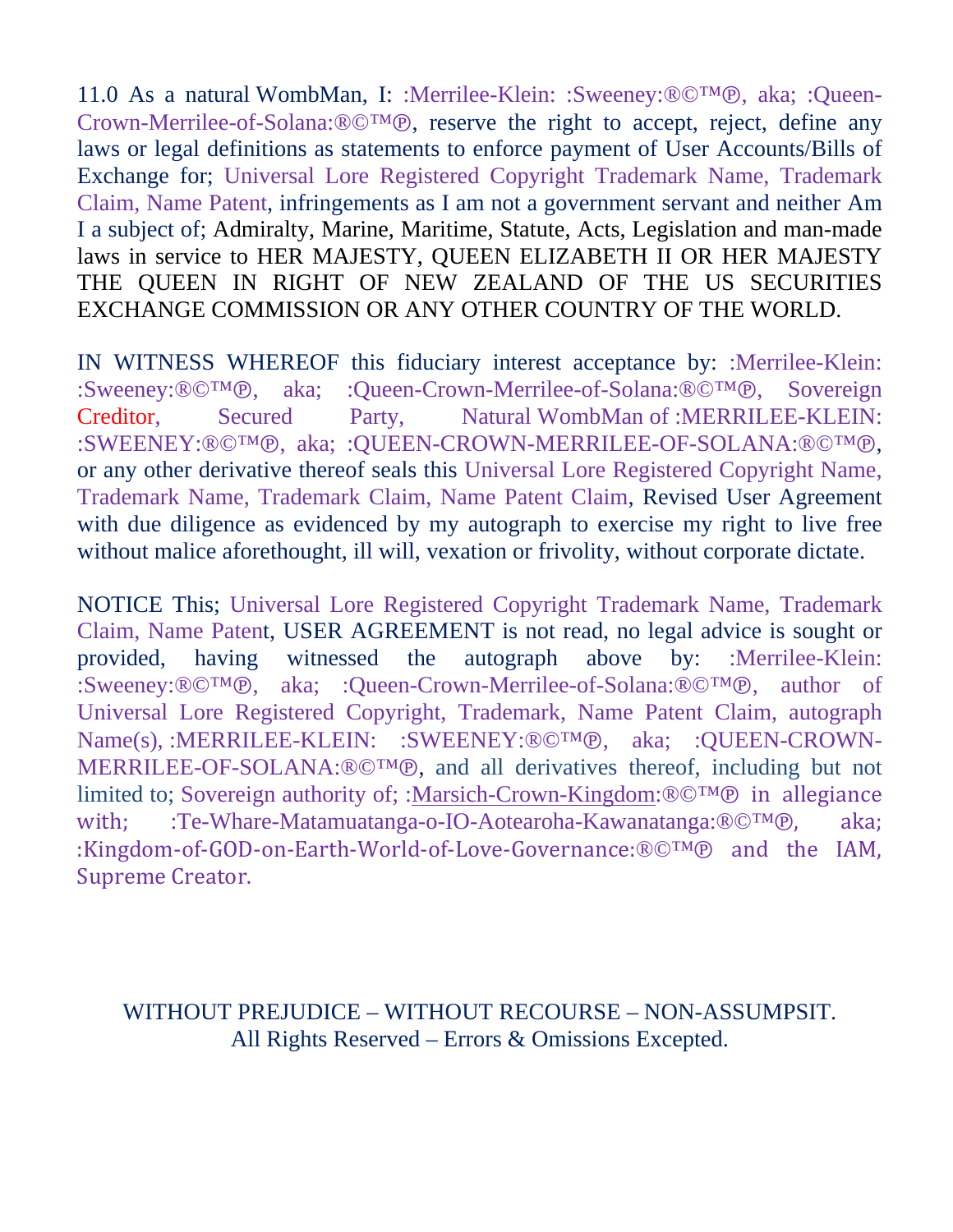I place my hand and seal hereon as an authentic act. Affirmed before me this; :9th-Day-of-September, 2020:.

Autograph & Seal By: Secured Party Sovereign Creditor.



WITHOUT PREJUDICE – WITHOUT RECOURSE – NON-ASSUMPSIT. All Rights Reserved – Errors & Omissions Excepted.